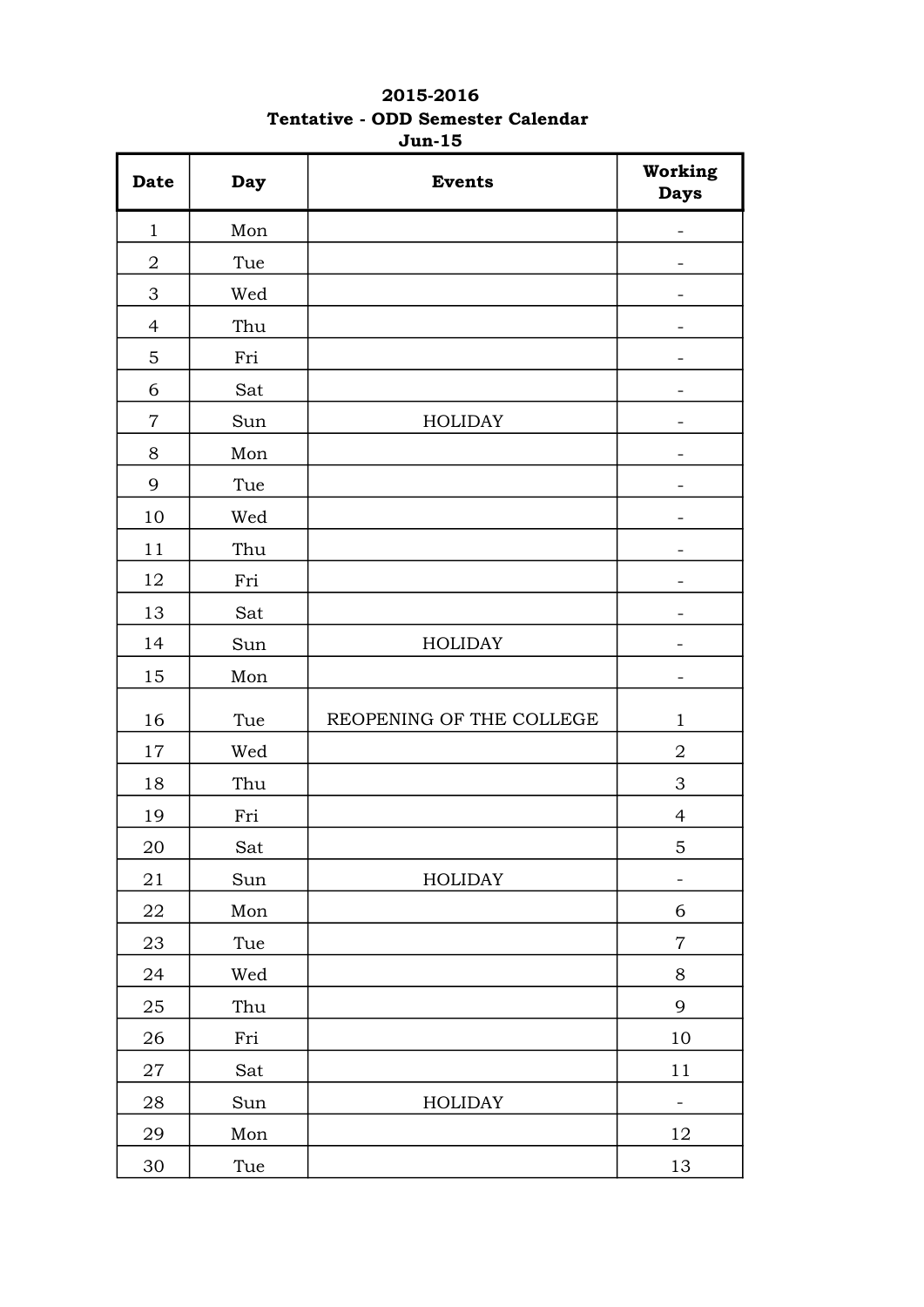| <b>Date</b>    | Day                                | <b>Events</b>          | Working<br><b>Days</b> |
|----------------|------------------------------------|------------------------|------------------------|
| $\mathbf{1}$   | Wed                                |                        | 14                     |
| $\overline{2}$ | Thu                                |                        | 15                     |
| 3              | Fri                                |                        | 16                     |
| $\overline{4}$ | Sat                                |                        | 17                     |
| 5              | Sun                                | <b>HOLIDAY</b>         |                        |
| 6              | $\operatorname*{Mon}% \mathcal{M}$ |                        | 18                     |
| $\overline{7}$ | Tue                                |                        | 19                     |
| 8              | Wed                                |                        | 20                     |
| 9              | Thu                                |                        | 21                     |
| 10             | Fri                                |                        | 22                     |
| 11             | Sat                                | <b>SECOND SATURDAY</b> |                        |
| 12             | Sun                                | <b>HOLIDAY</b>         |                        |
| 13             | Mon                                |                        | 23                     |
| 14             | Tue                                |                        | 24                     |
| 15             | Wed                                |                        | 25                     |
| 16             | Thu                                |                        | 26                     |
| 17             | Fri                                |                        | 27                     |
| 18             | Sat                                | RAMZAN-HOLIDAY         |                        |
| 19             | Sun                                | <b>HOLIDAY</b>         |                        |
| 20             | $\operatorname*{Mon}% \mathcal{M}$ |                        | 28                     |
| 21             | Tue                                |                        | 29                     |
| 22             | Wed                                |                        | 30                     |
| 23             | Thu                                |                        | 31                     |
| 24             | Fri                                |                        | 32                     |
| 25             | Sat                                |                        | 33                     |
| 26             | Sun                                | HOLIDAY                | $\qquad \qquad -$      |
| 27             | Mon                                |                        | 34                     |
| 28             | Tue                                |                        | 35                     |
| 29             | Wed                                |                        | 36                     |
| 30             | Thu                                |                        | 37                     |
| 31             | Fri                                |                        | 38                     |

Jul-15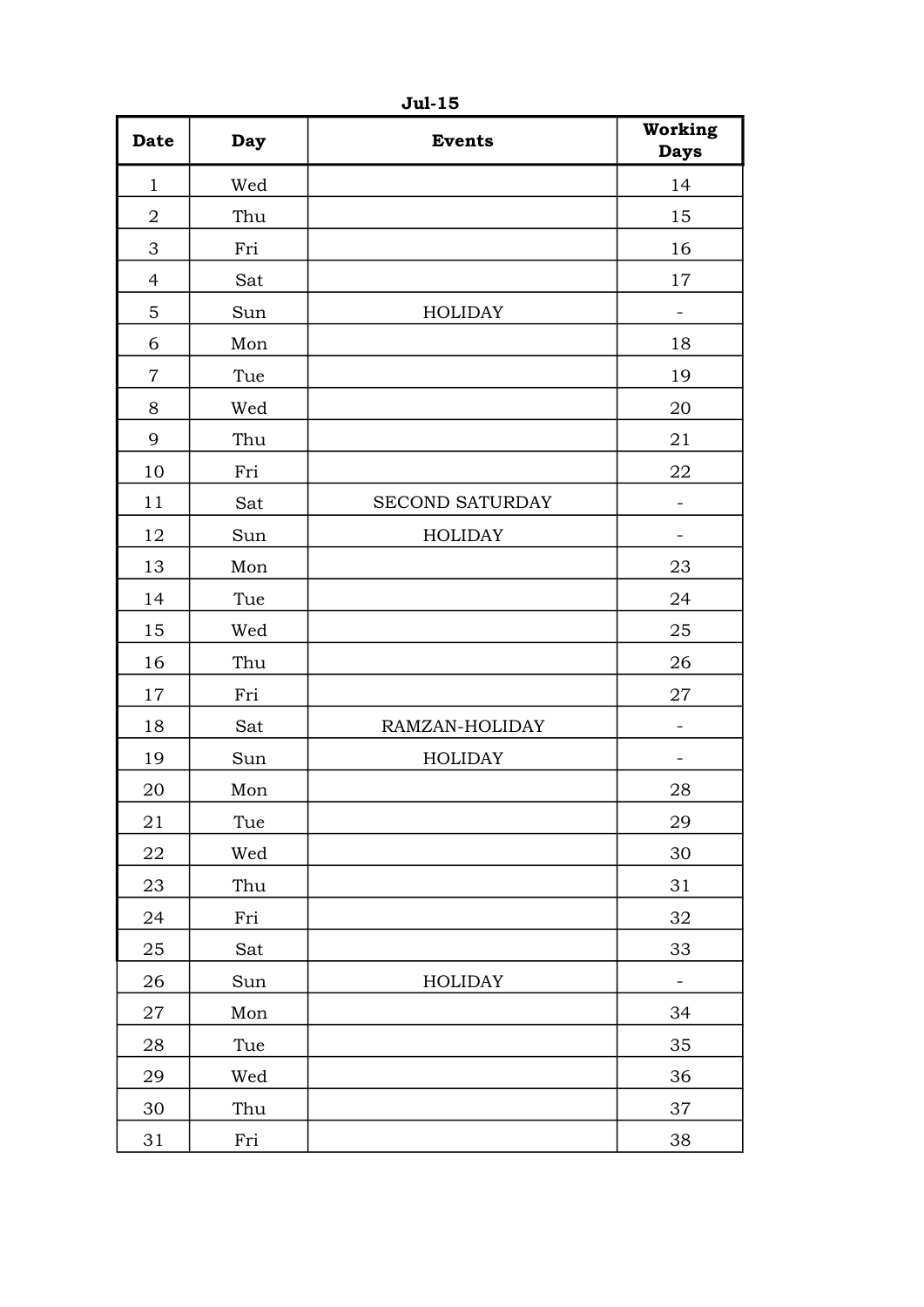| <b>Date</b>    | <b>Day</b> | <b>Events</b>          | Working<br><b>Days</b>   |
|----------------|------------|------------------------|--------------------------|
| $\mathbf{1}$   | Sat        |                        | 39                       |
| $\overline{2}$ | Sun        | <b>HOLIDAY</b>         | $\overline{\phantom{a}}$ |
| 3              | Mon        |                        | 40                       |
| $\overline{4}$ | Tue        |                        | 41                       |
| 5              | Wed        |                        | 42                       |
| 6              | Thu        |                        | 43                       |
| $\overline{7}$ | Fri        |                        | 44                       |
| 8              | Sat        | <b>SECOND SATURDAY</b> |                          |
| 9              | Sun        | <b>HOLIDAY</b>         | $\overline{\phantom{0}}$ |
| 10             | Mon        |                        | 45                       |
| 11             | Tue        |                        | 46                       |
| 12             | Wed        |                        | 47                       |
| 13             | Thu        |                        | 48                       |
| 14             | Fri        |                        | 49                       |
| 15             | Sat        | INDEPENDENCE DAY       |                          |
| 16             | Sun        | <b>HOLIDAY</b>         | $\qquad \qquad -$        |
| 17             | Mon        |                        | 50                       |
| 18             | Tue        |                        | 51                       |
| 19             | Wed        |                        | 52                       |
| 20             | Thu        |                        | 53                       |
| 21             | Fri        |                        | 54                       |
| 22             | Sat        |                        | 55                       |
| 23             | Sun        | <b>HOLIDAY</b>         |                          |
| 24             | Mon        |                        | 56                       |
| 25             | Tue        |                        | 57                       |
| 26             | Wed        |                        | 58                       |
| 27             | Thu        |                        | 59                       |
| 28             | Fri        |                        | 60                       |
| 29             | Sat        |                        | 61                       |
| 30             | Sun        | <b>HOLIDAY</b>         |                          |
| 31             | Mon        |                        | 62                       |

Aug-15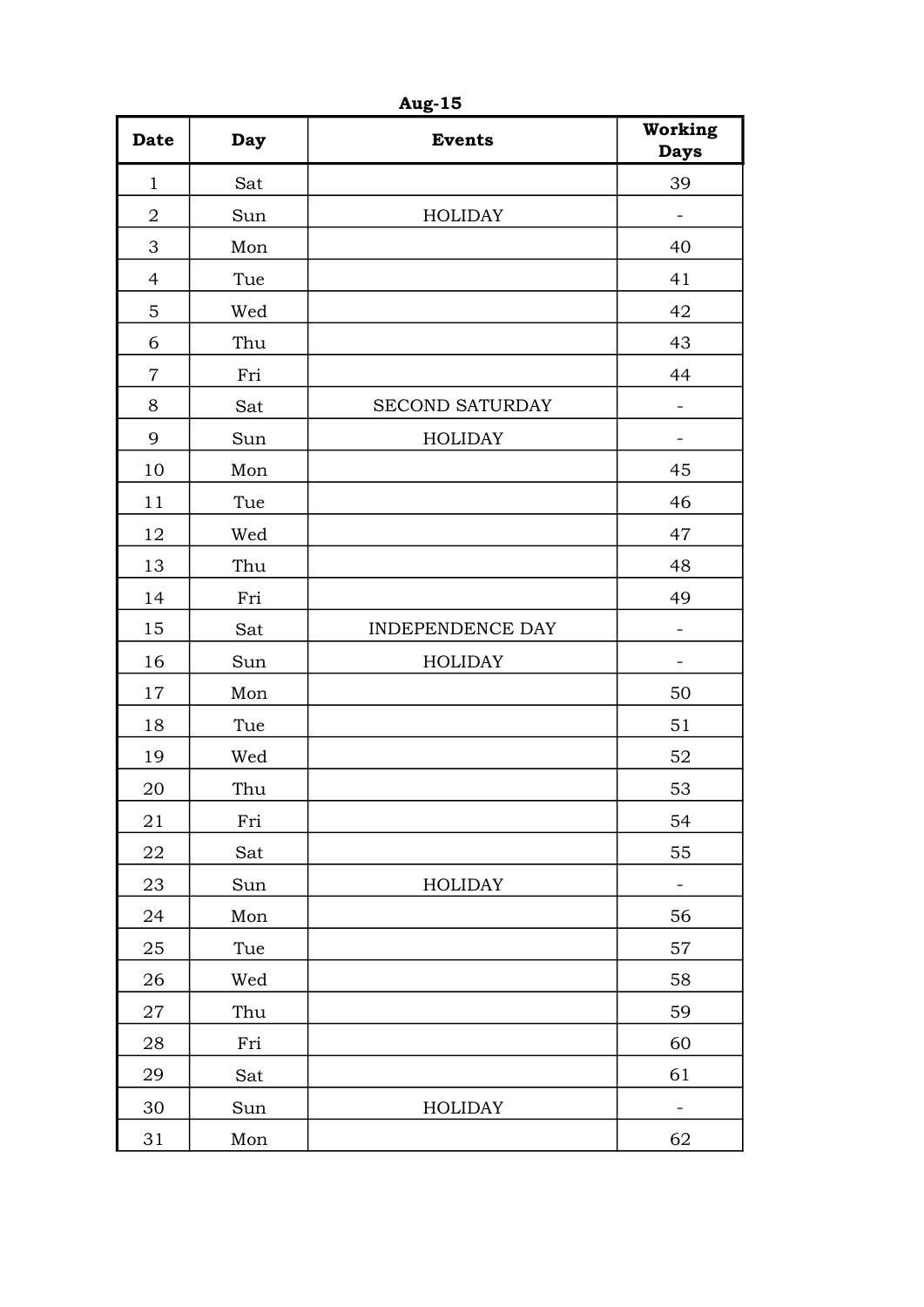| <b>Date</b>    | Day | <b>Events</b>               | Working<br><b>Days</b>   |
|----------------|-----|-----------------------------|--------------------------|
| $\mathbf{1}$   | Tue |                             | 63                       |
| $\overline{2}$ | Wed |                             | 64                       |
| 3              | Thu |                             | 65                       |
| $\overline{4}$ | Fri |                             | 66                       |
| 5              | Sat |                             | 67                       |
| 6              | Sun | <b>HOLIDAY</b>              | $\overline{\phantom{0}}$ |
| $\overline{7}$ | Mon |                             | 68                       |
| 8              | Tue |                             | 69                       |
| 9              | Wed |                             | 70                       |
| 10             | Thu |                             | 71                       |
| 11             | Fri |                             | 72                       |
| 12             | Sat | SECOND SATURDAY HOLIDAY     | $\qquad \qquad -$        |
| 13             | Sun | <b>HOLIDAY</b>              |                          |
| 14             | Mon |                             | 73                       |
| 15             | Tue |                             | 74                       |
| 16             | Wed |                             | 75                       |
| 17             | Thu | VINAYAKAR SATHURTHI HOLIDAY |                          |
| 18             | Fri |                             | 76                       |
| 19             | Sat |                             | 77                       |
| 20             | Sun | <b>HOLIDAY</b>              | -                        |
| 21             | Mon |                             | $78\,$                   |
| 22             | Tue |                             | 79                       |
| 23             | Wed |                             | 80                       |
| 24             | Thu | <b>BAKRID HOLIDAY</b>       | $\qquad \qquad -$        |
| 25             | Fri |                             | 81                       |
| 26             | Sat |                             | 82                       |
| 27             | Sun | <b>HOLIDAY</b>              | $\overline{\phantom{0}}$ |
| 28             | Mon |                             | 83                       |
| 29             | Tue |                             | 84                       |
| 30             | Wed |                             | 85                       |

Sep-15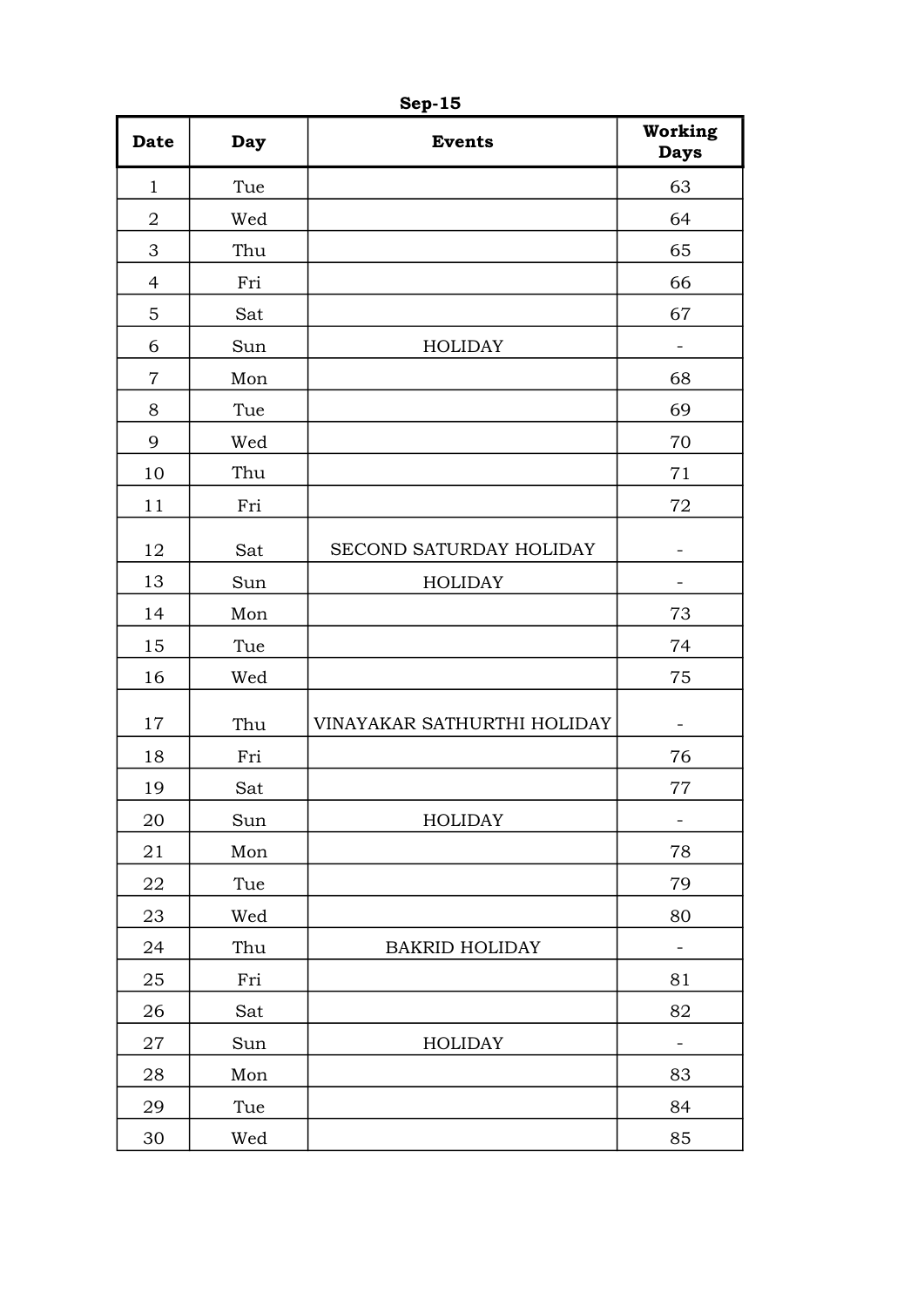| <b>Date</b>    | Day | <b>Events</b>                            | Working<br><b>Days</b> |
|----------------|-----|------------------------------------------|------------------------|
| $\mathbf{1}$   | Thu |                                          | 86                     |
| $\overline{2}$ | Fri | GANDHI JAYANTHI -HOLIDAY                 | -                      |
| 3              | Sat |                                          | 87                     |
| $\overline{4}$ | Sun | <b>HOLIDAY</b>                           |                        |
| 5              | Mon |                                          | 88                     |
| 6              | Tue |                                          | 89                     |
| $\overline{7}$ | Wed |                                          | 90                     |
| 8              | Thu |                                          | 91                     |
| 9              | Fri |                                          | 92                     |
| 10             | Sat |                                          | 93                     |
| 11             | Sun | <b>HOLIDAY</b>                           |                        |
| 12             | Mon |                                          | 94                     |
| 13             | Tue |                                          | 95                     |
| 14             | Wed |                                          | 96                     |
| 15             | Thu |                                          | 97                     |
| 16             | Fri |                                          | 98                     |
| 17             | Sat |                                          | 99                     |
| 18             | Sun | <b>HOLIDAY</b>                           |                        |
| 19             | Mon |                                          | 100                    |
| 20             | Tue |                                          | 101                    |
| 21             | Wed |                                          |                        |
| 22             | Thu | AAYUTHA POOJA & VIJAYA<br>DASAMI HOLIDAY |                        |
| 23             | Fri |                                          | 102                    |
| 24             | Sat |                                          | 103                    |
| 25             | Sun | <b>HOLIDAY</b>                           |                        |
| 26             | Mon |                                          | 104                    |
| 27             | Tue |                                          | 105                    |
| 28             | Wed |                                          | 106                    |
| 29             | Thu |                                          | 107                    |
| 30             | Fri |                                          | 108                    |
| 31             | Sat |                                          | 109                    |

Oct-15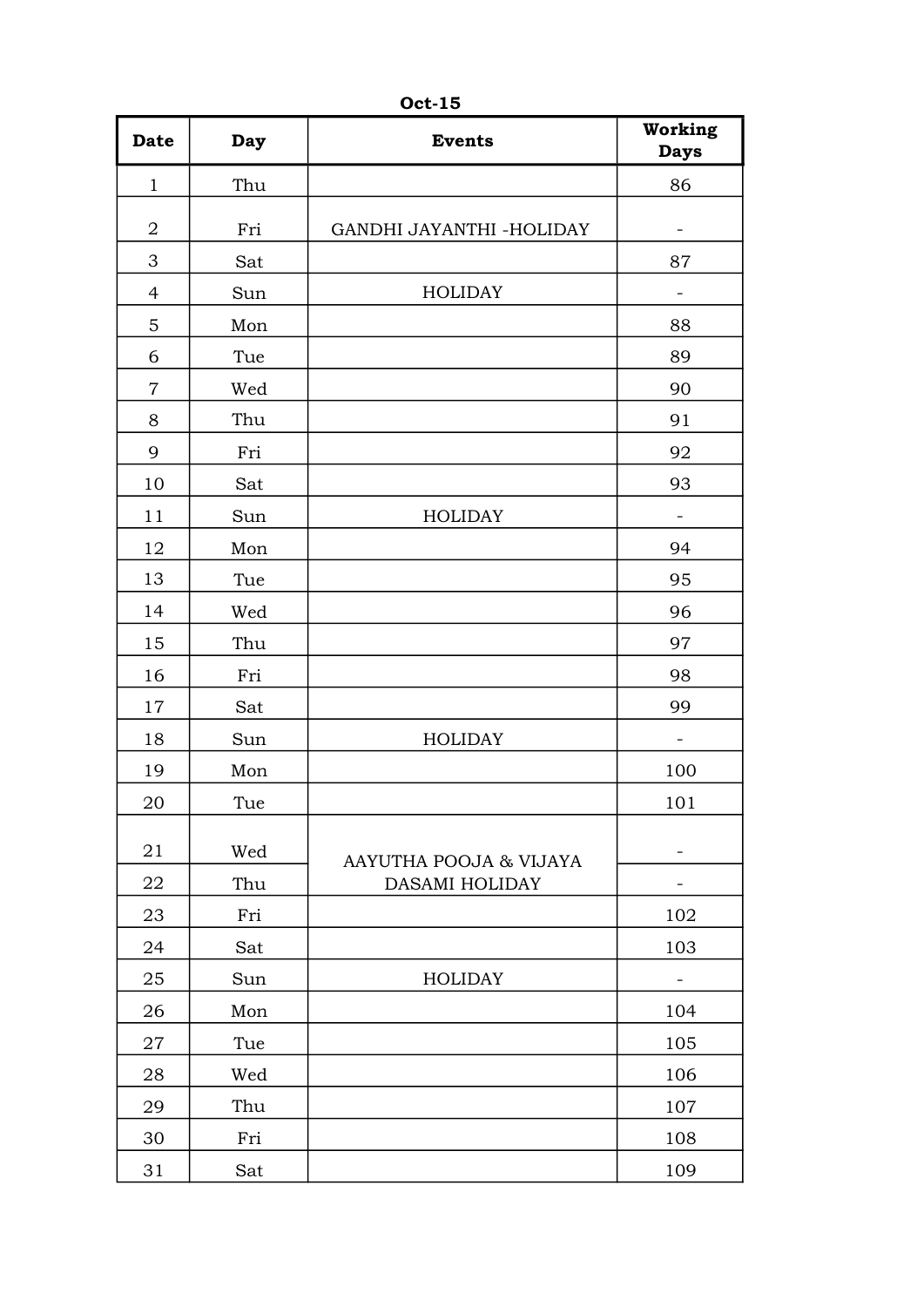| <b>Date</b>    | <b>Day</b> | <b>Events</b>     | Working<br><b>Days</b>   |
|----------------|------------|-------------------|--------------------------|
| $\mathbf{1}$   | Sun        | <b>HOLIDAY</b>    |                          |
| $\sqrt{2}$     | Mon        |                   | 110                      |
| 3              | Tue        |                   | 111                      |
| $\overline{4}$ | Wed        |                   | 112                      |
| $\mathbf 5$    | Thu        |                   | 113                      |
| 6              | Fri        |                   | 114                      |
| $\overline{7}$ | Sat        |                   | 115                      |
| 8              | Sun        | <b>HOLIDAY</b>    |                          |
| 9              | Mon        |                   | $\overline{\phantom{0}}$ |
| 10             | Tue        | DEEPAVALI HOLIDAY |                          |
| 11             | Wed        |                   | 116                      |
| 12             | Thu        |                   | 117                      |
| 13             | Fri        |                   | 118                      |
| 14             | Sat        |                   | 119                      |
| 15             | Sun        | <b>HOLIDAY</b>    |                          |
| 16             | Mon        |                   | 120                      |
| 17             | Tue        |                   |                          |
| 18             | Wed        |                   |                          |
| 19             | Thu        |                   |                          |
| 20             | Fri        |                   | $\overline{\phantom{0}}$ |
| 21             | Sat        |                   | $\overline{\phantom{0}}$ |
| 22             | Sun        | <b>HOLIDAY</b>    |                          |
| 23             | Mon        |                   |                          |
| 24             | Tue        |                   |                          |
| 25             | Wed        |                   | -                        |
| 26             | Thu        |                   |                          |
| 27             | Fri        |                   |                          |
| 28             | Sat        |                   | -                        |
| 29             | Sun        | <b>HOLIDAY</b>    |                          |
| $30\,$         | Mon        |                   |                          |

Nov-15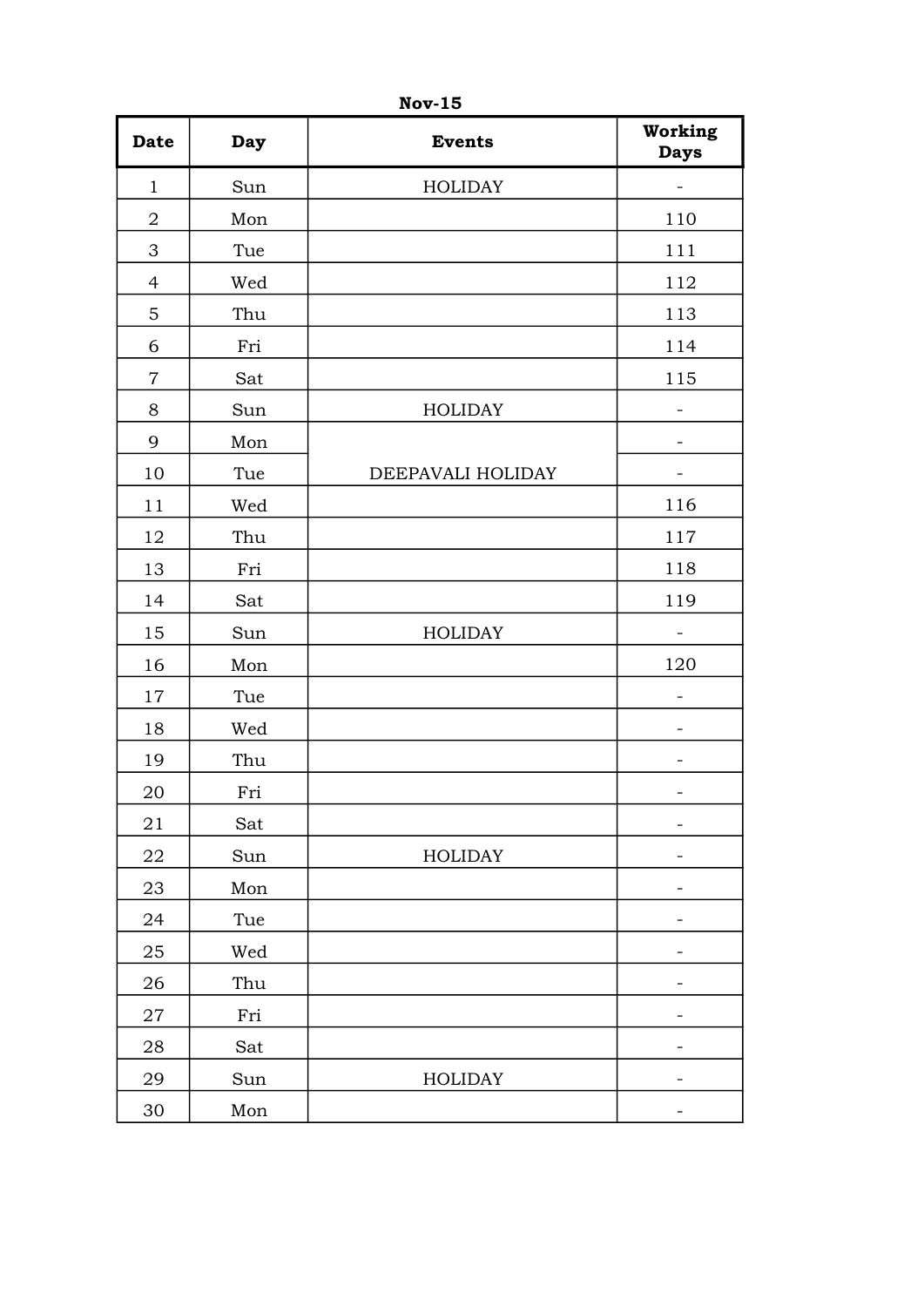## 2015-2016

## Tentative - ODD Semester Calendar

| <b>Date</b>      | <b>Day</b> | 500-10<br><b>Events</b>  | Working<br>Davs          |
|------------------|------------|--------------------------|--------------------------|
| $\mathbf{1}$     | Tue        |                          | -                        |
| $\boldsymbol{2}$ | Wed        |                          |                          |
| 3                | Thu        |                          |                          |
| $\overline{4}$   | Fri        |                          |                          |
| $\mathbf 5$      | Sat        |                          | -                        |
| 6                | Sun        |                          |                          |
| $\overline{7}$   | Mon        |                          |                          |
| 8                | Tue        |                          | -                        |
| 9                | Wed        |                          |                          |
| 10               | Thu        |                          |                          |
| 11               | Fri        | REOPENING OF THE COLLEGE | $\mathbf{1}$             |
| 12               | Sat        |                          | $\overline{2}$           |
| 13               | Sun        | <b>HOLIDAY</b>           | -                        |
| 14               | Mon        |                          | $\mathfrak{Z}$           |
| 15               | Tue        |                          | $\overline{4}$           |
| 16               | Wed        |                          | $\mathbf 5$              |
| 17               | Thu        |                          | $\sqrt{6}$               |
| 18               | Fri        |                          | $\overline{7}$           |
| 19               | Sat        |                          | 8                        |
| 20               | Sun        | <b>HOLIDAY</b>           | -                        |
| 21               | Mon        |                          | 9                        |
| 22               | Tue        |                          | 10                       |
| 23               | Wed        |                          | 11                       |
| 24               | Thu        |                          | 12                       |
| 25               | Fri        | CHRISTMAS HOLIDAY        |                          |
| 26               | Sat        |                          | 13                       |
| 27               | Sun        | <b>HOLIDAY</b>           | $\overline{\phantom{0}}$ |
| 28               | Mon        |                          | 14                       |
| 29               | Tue        |                          | 15                       |
| 30               | Wed        |                          | 16                       |
| $31\,$           | Thu        |                          | 17                       |

## Dec-15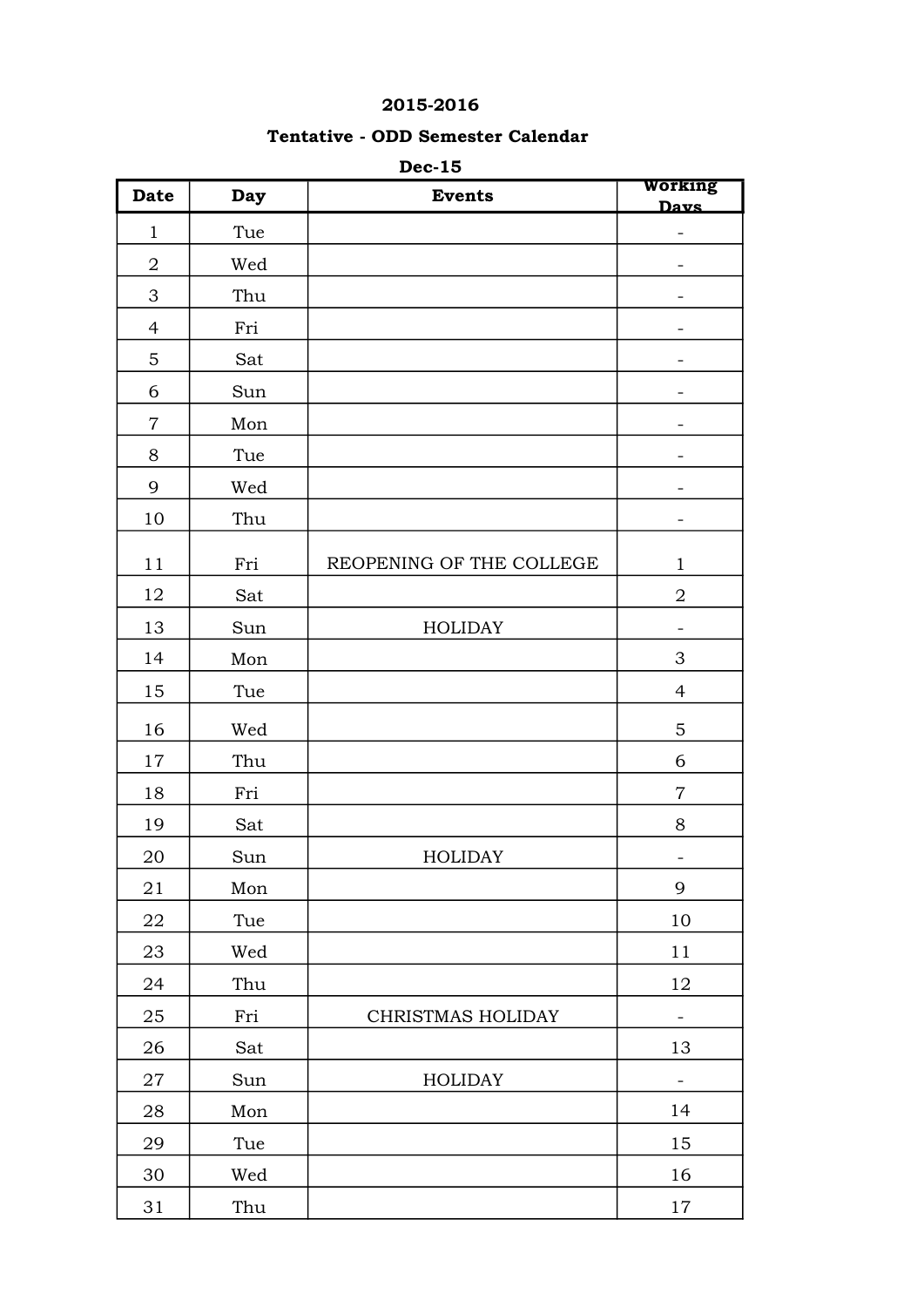| <b>Date</b>    | <b>Day</b> | <b>Events</b>           | Working<br><b>Days</b>   |
|----------------|------------|-------------------------|--------------------------|
| $\mathbf{1}$   | Fri        | <b>NEW YEAR</b>         |                          |
| $\overline{2}$ | Sat        |                         | 18                       |
| 3              | Sun        | <b>HOLIDAY</b>          |                          |
| 4              | Mon        |                         | 19                       |
| 5              | Tue        |                         | 20                       |
| 6              | Wed        |                         | 21                       |
| $\overline{7}$ | Thu        |                         | 22                       |
| 8              | Fri        |                         | 23                       |
| 9              | Sat        | SECOND SATURDAY HOLIDAY | $\overline{\phantom{0}}$ |
| 10             | Sun        | <b>HOLIDAY</b>          |                          |
| 11             | Mon        |                         | 24                       |
| 12             | Tue        |                         | 25                       |
| 13             | Wed        |                         | 26                       |
| 14             | Thu        | PONGAL HOLIDAY          |                          |
| 15             | Fri        | PONGAL HOLIDAY          |                          |
| 16             | Sat        | PONGAL HOLIDAY          | $\overline{\phantom{0}}$ |
| 17             | Sun        | PONGAL HOLIDAY          |                          |
| 18             | Mon        |                         | 27                       |
| 19             | Tue        |                         | 28                       |
| 20             | Wed        |                         | 29                       |
| 21             | Thu        |                         | 30                       |
| 22             | Fri        |                         | 31                       |
| 23             | Sat        |                         | 32                       |
| 24             | Sun        | <b>HOLIDAY</b>          |                          |
| 25             | Mon        |                         | 33                       |
| 26             | Tue        | REPUBLIC DAY HOLIDAY    |                          |
| 27             | Wed        |                         | 34                       |
| 28             | Thu        |                         | 35                       |
| 29             | Fri        |                         | 36                       |
| 30             | Sat        |                         | 37                       |
| 31             | Sun        | <b>HOLIDAY</b>          | $\overline{\phantom{0}}$ |

Jan-16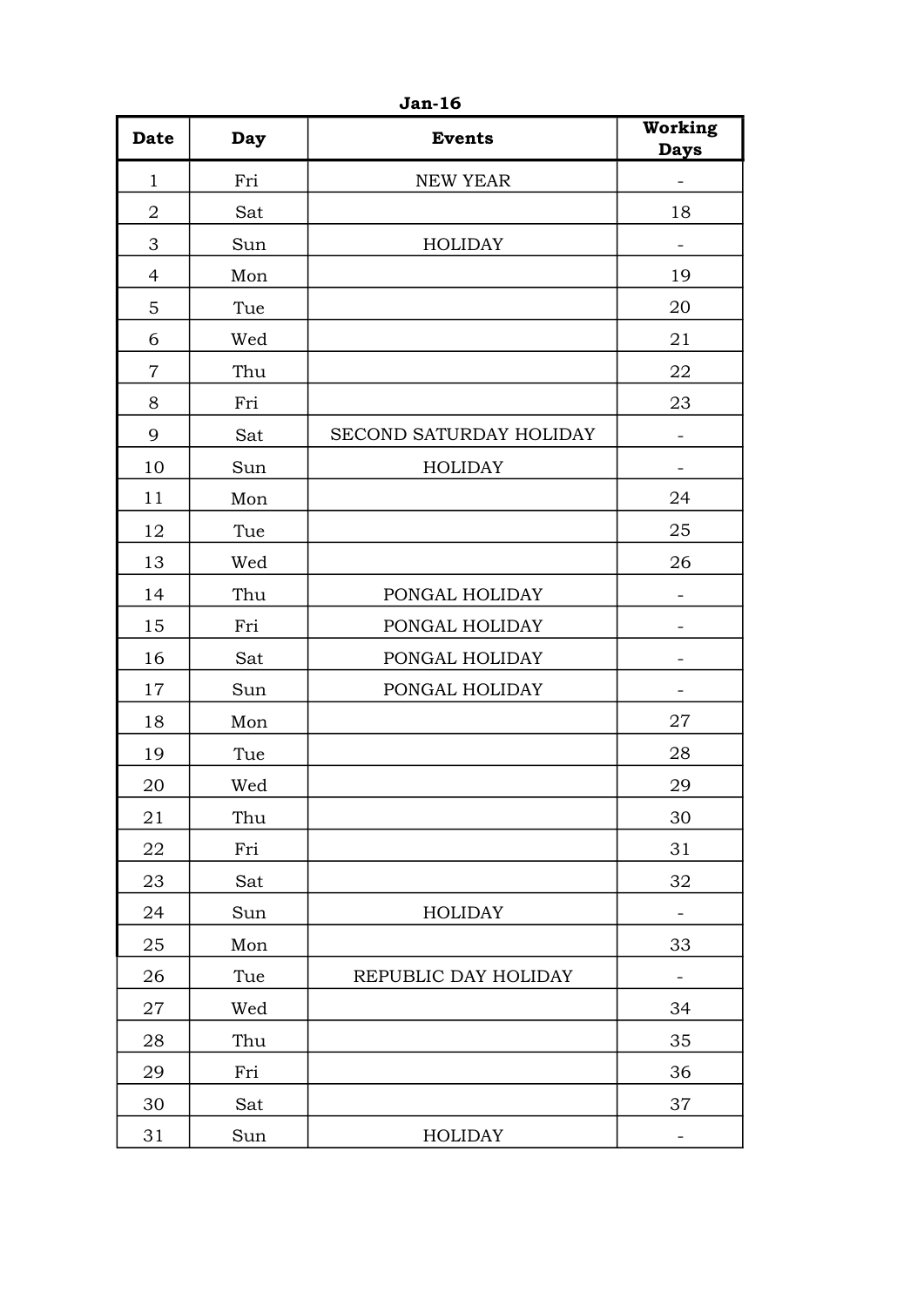| <b>Date</b>    | Day | <b>Events</b>             | Working<br><b>Days</b>   |
|----------------|-----|---------------------------|--------------------------|
| $\mathbf{1}$   | Mon |                           | 38                       |
| $\overline{2}$ | Tue |                           | 39                       |
| 3              | Wed |                           | 40                       |
| $\overline{4}$ | Thu |                           | 41                       |
| 5              | Fri |                           | 42                       |
| 6              | Sat |                           | 43                       |
| $\overline{7}$ | Sun | <b>HOLIDAY</b>            | $\overline{\phantom{0}}$ |
| 8              | Mon |                           | 44                       |
| 9              | Tue |                           | 45                       |
| 10             | Wed |                           | 46                       |
| 11             | Thu |                           | 47                       |
| 12             | Fri |                           | 48                       |
| 13             | Sat | SECOND SATURDAY - HOLIDAY | $\overline{\phantom{0}}$ |
| 14             | Sun | <b>HOLIDAY</b>            | $\overline{\phantom{0}}$ |
| 15             | Mon |                           | 49                       |
| 16             | Tue |                           | 50                       |
| 17             | Wed |                           | 51                       |
| 18             | Thu |                           | 52                       |
| 19             | Fri |                           | 53                       |
| 20             | Sat |                           | 54                       |
| 21             | Sun | HOLIDAY                   | -                        |
| 22             | Mon |                           | 55                       |
| 23             | Tue |                           | 56                       |
| 24             | Wed |                           | $57\,$                   |
| 25             | Thu |                           | 58                       |
| 26             | Fri |                           | 59                       |
| 27             | Sat |                           | 60                       |
| 28             | Sun | HOLIDAY                   |                          |
| 29             | Mon |                           | 61                       |

Feb-16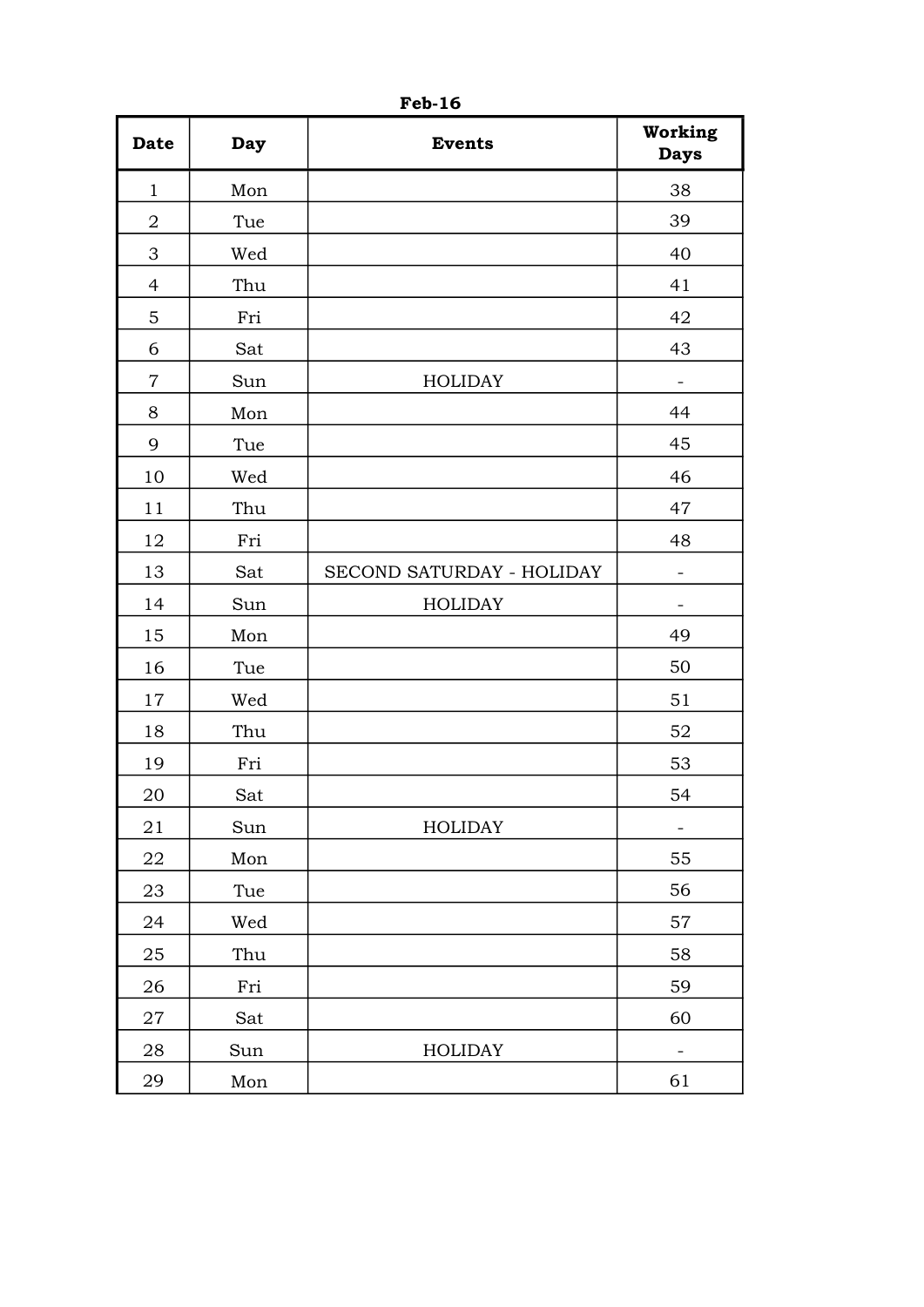| <b>Date</b>    | Day | <b>Events</b>           | Working<br><b>Days</b>   |
|----------------|-----|-------------------------|--------------------------|
| $\mathbf{1}$   | Tue |                         | 62                       |
| $\overline{2}$ | Wed |                         | 63                       |
| 3              | Thu |                         | 64                       |
| $\overline{4}$ | Fri |                         | 65                       |
| 5              | Sat |                         | 66                       |
| 6              | Sun | <b>HOLIDAY</b>          | $\qquad \qquad -$        |
| $\overline{7}$ | Mon |                         | 67                       |
| 8              | Tue |                         | 68                       |
| 9              | Wed |                         | 69                       |
| 10             | Thu |                         | 70                       |
| 11             | Fri |                         | 71                       |
| 12             | Sat | SECOND SATURDAY HOLIDAY |                          |
| 13             | Sun | <b>HOLIDAY</b>          | $\overline{\phantom{a}}$ |
| 14             | Mon |                         | 72                       |
| 15             | Tue |                         | 73                       |
| 16             | Wed |                         | 74                       |
| 17             | Thu |                         | 75                       |
| 18             | Fri |                         | 76                       |
| 19             | Sat |                         | 77                       |
| 20             | Sun | <b>HOLIDAY</b>          | $\overline{\phantom{a}}$ |
| 21             | Mon |                         | 78                       |
| 22             | Tue |                         | 79                       |
| 23             | Wed |                         | 80                       |
| 24             | Thu |                         | 81                       |
| 25             | Fri |                         | 82                       |
| 26             | Sat |                         | 83                       |
| 27             | Sun | <b>HOLIDAY</b>          | $\overline{\phantom{a}}$ |
| 28             | Mon |                         | 84                       |
| 29             | Tue |                         | 85                       |
| 30             | Wed |                         | 86                       |
| 31             | Thu |                         | 87                       |

Mar-16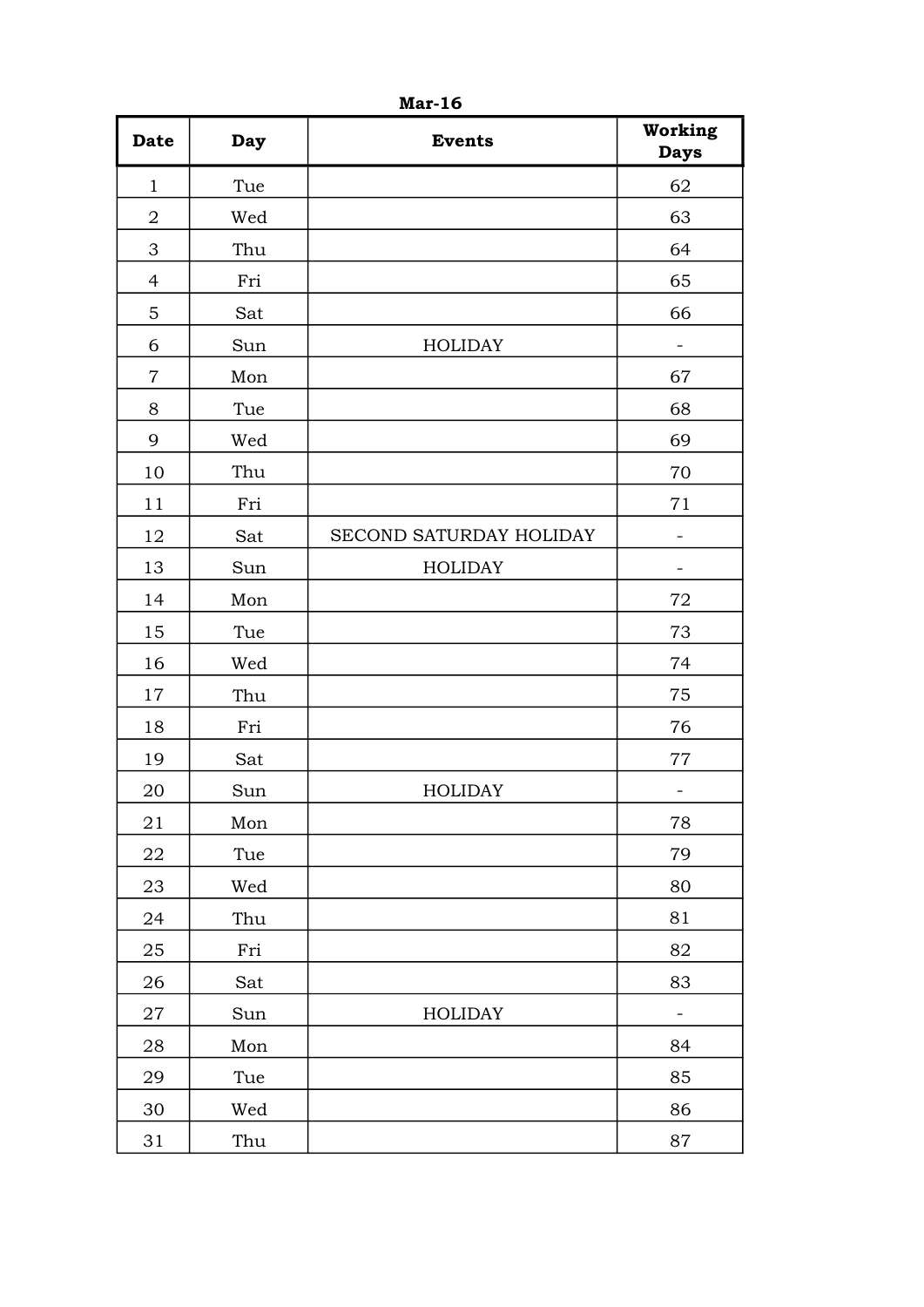| <b>Date</b>               | Day                  | <b>Events</b> | Working<br><b>Days</b> |
|---------------------------|----------------------|---------------|------------------------|
| $\mathbf{1}$              | Thu                  |               |                        |
| $\boldsymbol{2}$          | Fri                  |               |                        |
| $\ensuremath{\mathsf{3}}$ | Sat                  |               |                        |
| $\overline{4}$            | Sun                  |               |                        |
| $\mathbf 5$               | Mon                  |               |                        |
| 6                         | Tue                  |               |                        |
| $\overline{7}$            | Wed                  |               |                        |
| $8\,$                     | Thu                  |               |                        |
| 9                         | Fri                  |               |                        |
| 10                        | Sat                  |               |                        |
| $11$                      | Sun                  |               |                        |
| 12                        | Mon                  |               |                        |
| 13                        | Tue                  |               |                        |
| 14                        | Wed                  |               |                        |
| 15                        | Thu                  |               |                        |
| 16                        | Fri                  |               |                        |
| 17                        | Sat                  |               |                        |
| 18                        | Sun                  |               |                        |
| 19                        | Mon                  |               |                        |
| 20                        | Tue                  |               |                        |
| $21\,$                    | Wed                  |               |                        |
| 22                        | Thu                  |               |                        |
| $23\,$                    | $\operatorname{Fri}$ |               |                        |
| 24                        | Sat                  |               |                        |
| $25\,$                    | Sun                  |               |                        |
| 26                        | Mon                  |               |                        |
| $\sqrt{27}$               | Tue                  |               |                        |
| ${\bf 28}$                | Wed                  |               |                        |
| 29                        | Thu                  |               |                        |
| $30\,$                    | Fri                  |               |                        |

Apr-16